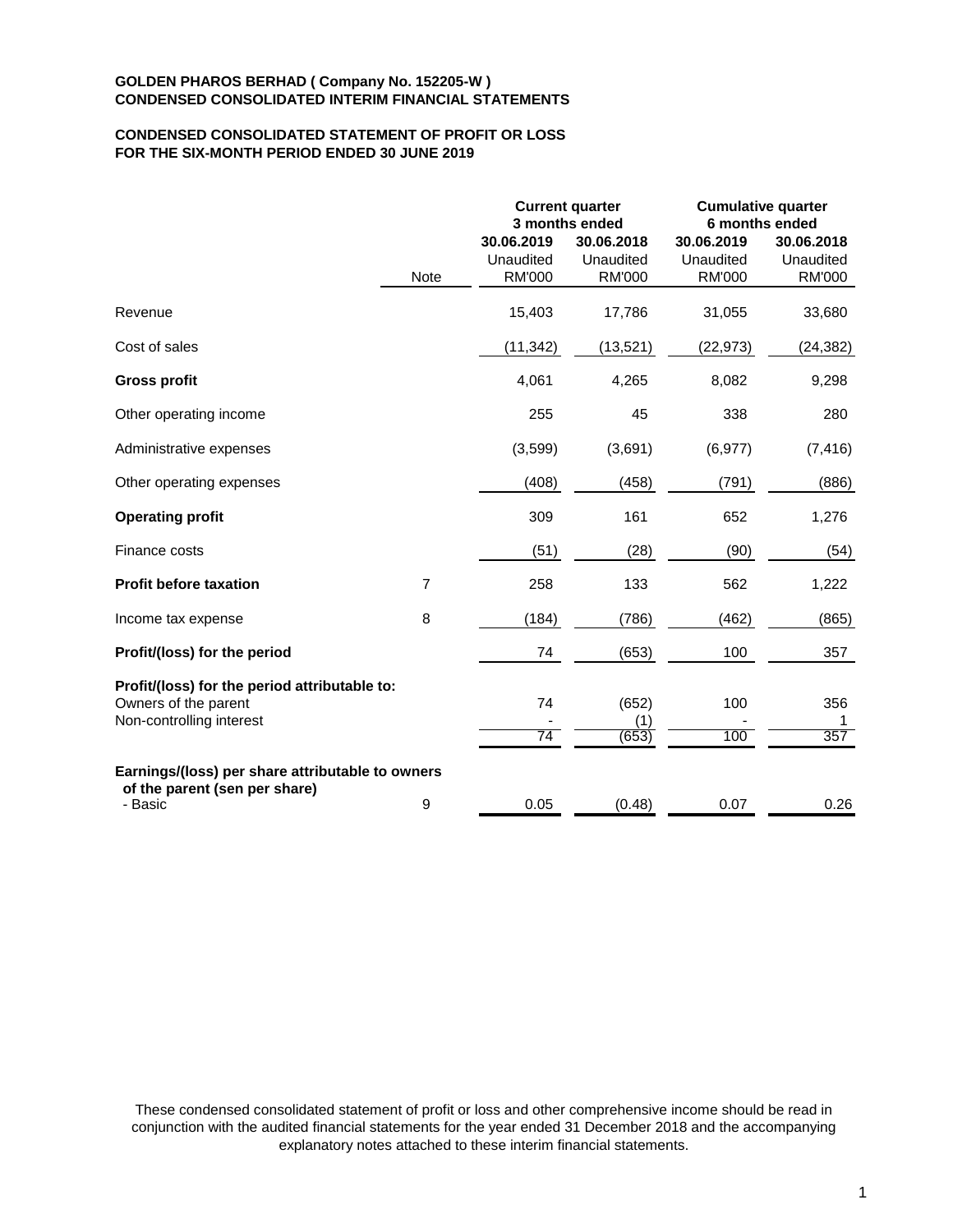## **CONDENSED CONSOLIDATED STATEMENT OF PROFIT OR LOSS AND OTHER COMPREHENSIVE INCOME FOR THE SIX-MONTH PERIOD ENDED 30 JUNE 2019 (CONTINUED)**

|                                                                                                                          |      | <b>Current quarter</b><br>3 months ended |                                          | <b>Cumulative quarter</b><br>6 months ended |                                          |
|--------------------------------------------------------------------------------------------------------------------------|------|------------------------------------------|------------------------------------------|---------------------------------------------|------------------------------------------|
|                                                                                                                          | Note | 30.06.2019<br>Unaudited<br><b>RM'000</b> | 30.06.2018<br>Unaudited<br><b>RM'000</b> | 30.06.2019<br>Unaudited<br><b>RM'000</b>    | 30.06.2018<br>Unaudited<br><b>RM'000</b> |
| Profit/(loss) for the period                                                                                             |      | 74                                       | (653)                                    | 100                                         | 357                                      |
| Other comprehensive income                                                                                               |      |                                          |                                          |                                             |                                          |
| Other comprehensive income to be reclassified<br>to profit or loss in subsequent periods:                                |      |                                          |                                          |                                             |                                          |
| Net gain/(loss) on fair value changes of fair value through<br>other comprehensive income ("FVTOCI")<br>financial assets |      | 94                                       | (447)                                    | 152                                         | (784)                                    |
| Other comprehensive income/(loss) for the<br>period, net of tax                                                          |      | 94                                       | (447)                                    | 152                                         | (784)                                    |
| Total comprehensive income/(loss) for the period,<br>net of tax                                                          |      | 168                                      | (1, 100)                                 | 252                                         | (427)                                    |
| Total comprehensive income/(loss) for the period,<br>net of tax attributable to:                                         |      |                                          |                                          |                                             |                                          |
| Owners of the parent<br>Non-controlling interest                                                                         |      | 168                                      | (1,099)<br>(1)                           | 252                                         | (428)                                    |
|                                                                                                                          |      | 168                                      | (1, 100)                                 | 252                                         | (427)                                    |

These condensed consolidated statement of profit or loss and other comprehensive income should be read in conjunction with the audited financial statements for the year ended 31 December 2018 and the accompanying explanatory notes attached to these interim financial statements.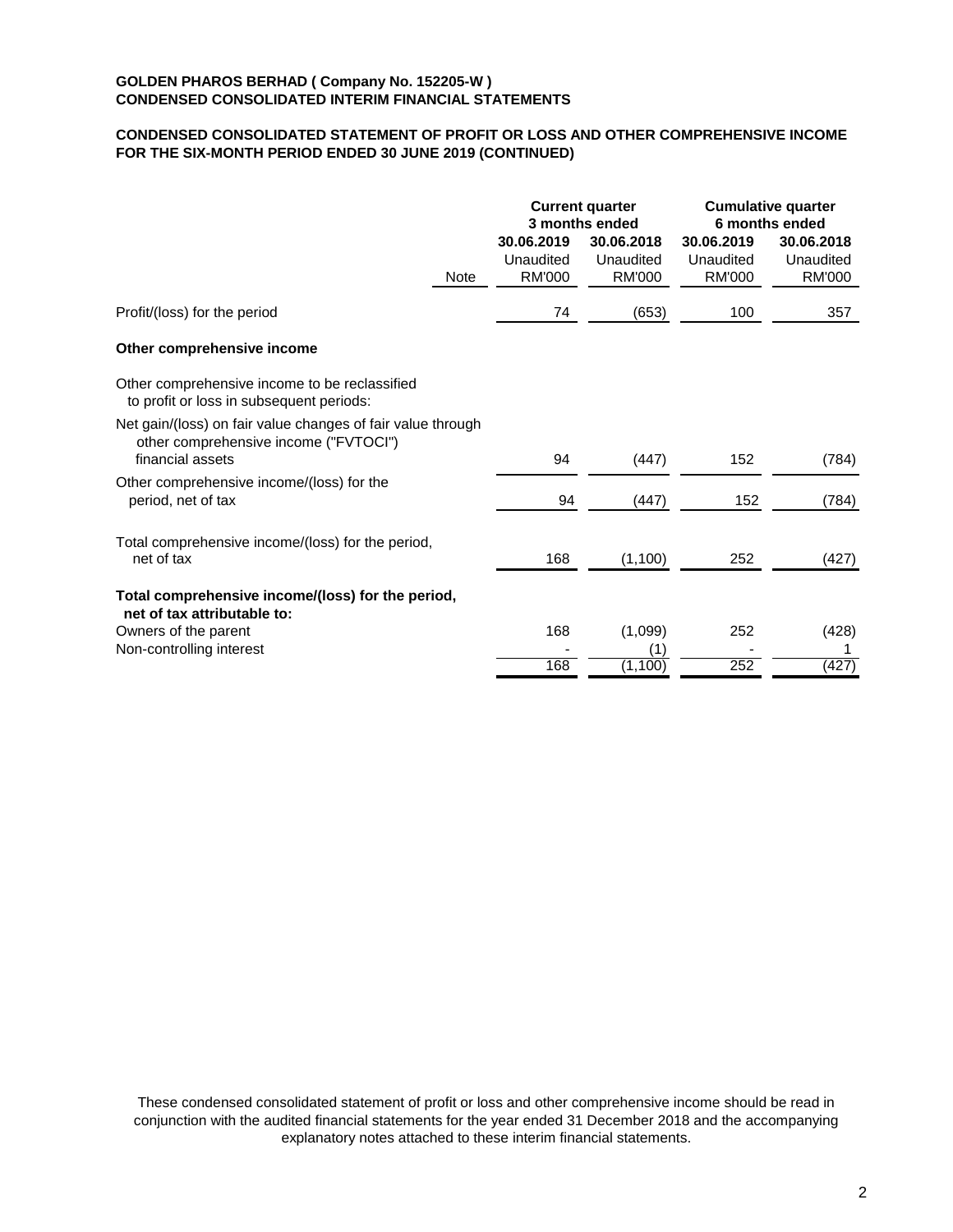### **CONDENSED CONSOLIDATED STATEMENT OF FINANCIAL POSITION AS AT 30 JUNE 2019**

|                                                                     |      | 30.06.2019    | 31.12.2018    |
|---------------------------------------------------------------------|------|---------------|---------------|
|                                                                     |      | Unaudited     | Audited       |
|                                                                     | Note | <b>RM'000</b> | <b>RM'000</b> |
| <b>Assets</b>                                                       |      |               |               |
| <b>Non-current assets</b>                                           |      |               |               |
| Property, plant and equipment                                       | 10   | 49,374        | 50,301        |
| Investment properties                                               |      | 12,046        | 12,162        |
| Goodwill                                                            | 11   |               |               |
| Investment in associates                                            |      | 2,548         | 2,548         |
| Deferred tax assets                                                 |      | 1,517         | 1,064         |
| Investment securities                                               | 12   | 1,289         | 1,364         |
|                                                                     |      | 66,774        | 67,439        |
| <b>Current assets</b>                                               |      |               |               |
| Inventories                                                         |      | 10,859        | 7,326         |
| Trade and other receivables                                         |      | 19,888        | 16,966        |
| Tax recoverable                                                     |      | 195           | 932           |
| Cash and bank balances                                              | 13   | 14,890        | 18,812        |
|                                                                     |      | 45,832        | 44,036        |
| <b>Total assets</b>                                                 |      | 112,606       | 111,475       |
| <b>Equity and liabilities</b>                                       |      |               |               |
| <b>Equity</b>                                                       |      |               |               |
| Share capital                                                       | 14   | 68,192        | 68,192        |
| Retained earnings                                                   |      | 29,105        | 29,005        |
| Other reserves                                                      |      | (21, 304)     | (21, 556)     |
| <b>Total equity</b>                                                 |      | 75,993        | 75,641        |
| <b>Non-current liabilities</b>                                      |      |               |               |
| Retirement benefit obligations                                      |      | 7,651         | 7,368         |
| Borrowings                                                          | 15   | 2,068         | 1,271         |
|                                                                     |      | 9,719         | 8,639         |
| <b>Current liabilities</b>                                          |      |               |               |
| Retirement benefit obligations                                      |      | 279           | 992           |
| Borrowings                                                          | 15   | 2,223         | 496           |
| Trade and other payables                                            |      | 24,392        | 25,707        |
|                                                                     |      | 26,894        | 27,195        |
| <b>Total liabilities</b>                                            |      | 36,613        | 35,834        |
| <b>Total equity and liabilities</b>                                 |      | 112,606       | 111,475       |
|                                                                     |      |               |               |
| Net assets per share attributable to<br>owners of the parent ("RM") |      | 0.56          | 0.56          |
|                                                                     |      |               |               |

These condensed consolidated statement of financial position should be read in conjunction with the audited financial statements for the year ended 31 December 2018 and the accompanying explanatory notes attached to these interim financial statements.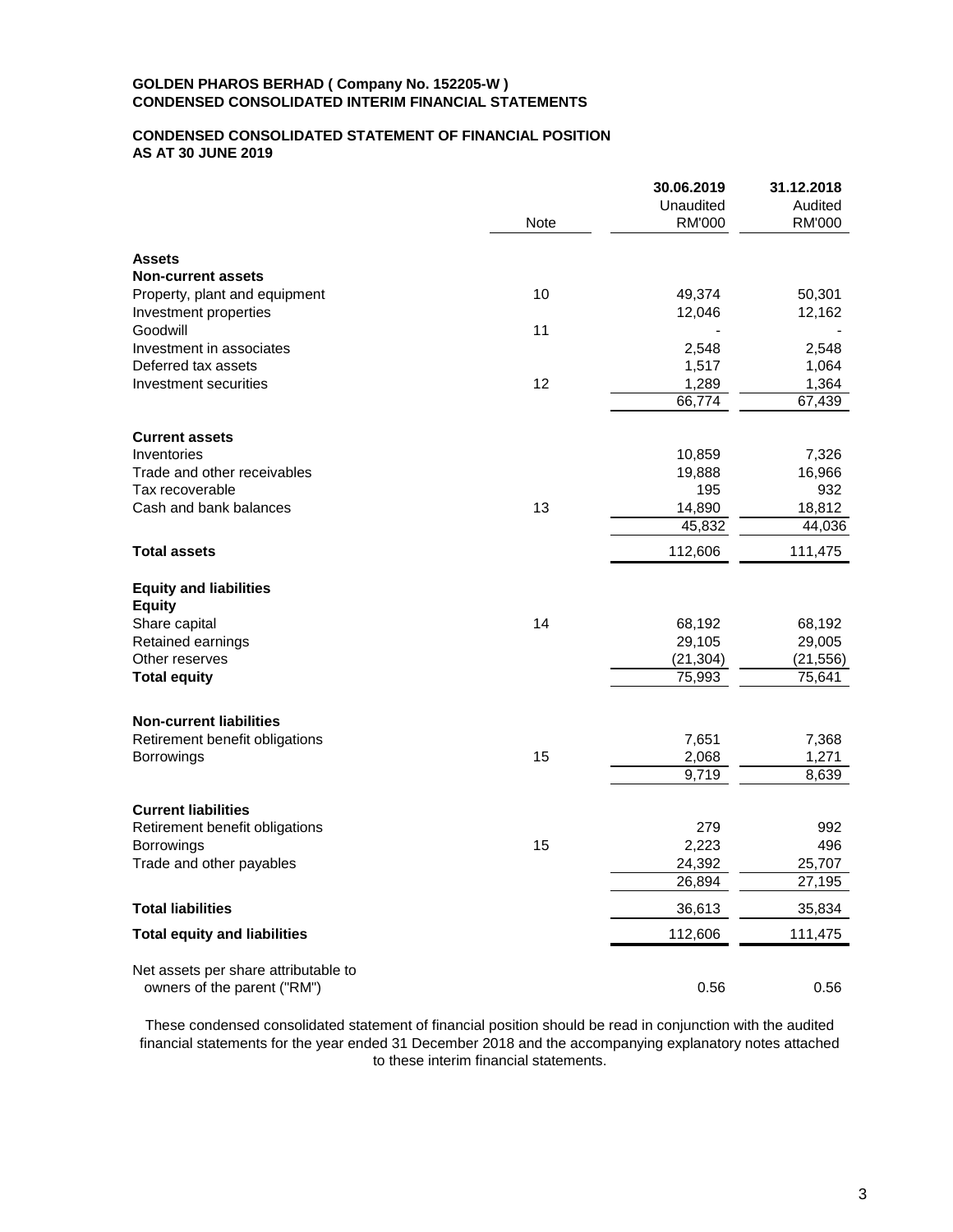#### **CONDENSED CONSOLIDATED STATEMENT OF CHANGES IN EQUITY FOR THE SIX-MONTH PERIOD ENDED 30 JUNE 2019**

|                                                                                                                    |                                   | Attributable to owners of the parent     |                                                       |                                              |                                               |                                                                  |                                                       |                                                                |                                                  |
|--------------------------------------------------------------------------------------------------------------------|-----------------------------------|------------------------------------------|-------------------------------------------------------|----------------------------------------------|-----------------------------------------------|------------------------------------------------------------------|-------------------------------------------------------|----------------------------------------------------------------|--------------------------------------------------|
|                                                                                                                    |                                   |                                          | Non-distributal Distributable                         |                                              | Non-distributable                             |                                                                  |                                                       |                                                                |                                                  |
|                                                                                                                    | Equity,<br>total<br><b>RM'000</b> | <b>Share</b><br>capital<br><b>RM'000</b> | <b>Total</b><br>retained<br>earnings<br><b>RM'000</b> | Other<br>reserves.<br>total<br><b>RM'000</b> | <b>Fair value</b><br>reserve<br><b>RM'000</b> | <b>Equity</b><br>contribution<br>from<br>owners<br><b>RM'000</b> | Reserve<br>arising<br>from<br>merger<br><b>RM'000</b> | <b>Employee</b><br>share<br>option<br>reserve<br><b>RM'000</b> | Non-<br>controlling<br>interest<br><b>RM'000</b> |
| Opening balance at 1 January 2019                                                                                  | 75,641                            | 68,192                                   | 29,005                                                | (21, 556)                                    | (134)                                         | 1,262                                                            | (22, 718)                                             | 34                                                             | $\overline{\phantom{a}}$                         |
| Profit for the period                                                                                              | 100                               |                                          | 100                                                   |                                              |                                               |                                                                  |                                                       |                                                                |                                                  |
| Other comprehensive income<br>- Net gain on fair value changes of FVTOCI financial<br>assets                       | 152                               |                                          |                                                       | 152                                          | 152                                           |                                                                  |                                                       |                                                                |                                                  |
| Total comprehensive income                                                                                         | 252                               | $\overline{\phantom{a}}$                 | 100                                                   | 152                                          | 152                                           |                                                                  |                                                       |                                                                | $\blacksquare$                                   |
| Transaction with owners<br>- Grant of equity-settled share options to employees<br>Closing balance at 30 June 2019 | 100<br>75,993                     | 68,192                                   | 29,105                                                | 100<br>(21, 304)                             | 18                                            | 1,262                                                            | (22, 718)                                             | 100<br>134                                                     | $\sim$                                           |
|                                                                                                                    |                                   |                                          |                                                       |                                              |                                               |                                                                  |                                                       |                                                                |                                                  |
| Opening balance at 1 January 2018<br>- As previously stated<br>- Effect of changes in accounting policies          | 74,425<br>985                     | 67,898                                   | 27,019<br>985                                         | (20, 521)                                    | 935                                           | 1,262                                                            | (22, 718)                                             |                                                                | 29                                               |
| As at 1 January 2018, as restated                                                                                  | 75,410                            | 67,898                                   | 28,004                                                | (20, 521)                                    | 935                                           | 1,262                                                            | (22, 718)                                             |                                                                | 29                                               |
| Profit for the period<br>Other comprehensive loss                                                                  | 357                               |                                          | 356                                                   |                                              |                                               |                                                                  |                                                       |                                                                |                                                  |
| - Net loss on fair value changes of FVTOCI financial<br>assets                                                     | (784)                             |                                          |                                                       | (784)                                        | (784)                                         |                                                                  |                                                       |                                                                |                                                  |
| Total comprehensive (loss)/income                                                                                  | (427)                             | $\overline{\phantom{a}}$                 | 356                                                   | (784)                                        | (784)                                         |                                                                  | $\overline{\phantom{a}}$                              |                                                                |                                                  |
| Closing balance at 30 June 2018                                                                                    | 74,983                            | 67,898                                   | 28,360                                                | (21, 305)                                    | 151                                           | 1,262                                                            | (22, 718)                                             |                                                                | 30                                               |

These condensed consolidated statement of changes in equity should be read in conjunction with the audited financial statements for the year ended 31 December 2018 and the accompanying explanatory notes attached to these interim financial statements.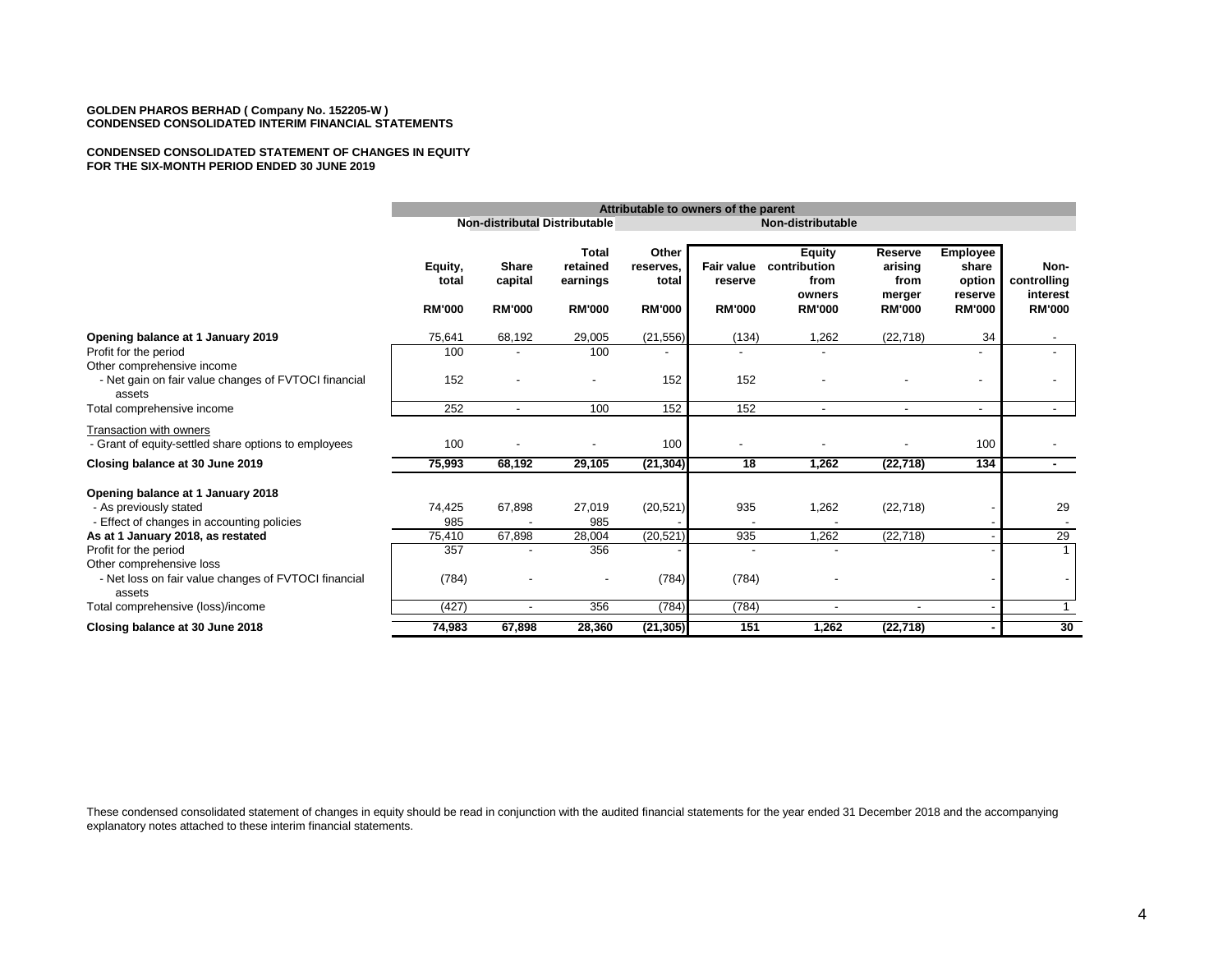#### **CONDENSED CONSOLIDATED STATEMENT OF CASH FLOWS FOR THE SIX-MONTH PERIOD ENDED 30 JUNE 2019**

|                                                                                                                                                                                                                                                                                                                                                                                                                                                                                           |                                                                               | 6 months ended<br>30.06.2019<br>Unaudited                                            | 30.06.2018<br>Unaudited                                                       |
|-------------------------------------------------------------------------------------------------------------------------------------------------------------------------------------------------------------------------------------------------------------------------------------------------------------------------------------------------------------------------------------------------------------------------------------------------------------------------------------------|-------------------------------------------------------------------------------|--------------------------------------------------------------------------------------|-------------------------------------------------------------------------------|
|                                                                                                                                                                                                                                                                                                                                                                                                                                                                                           | Note                                                                          | RM'000                                                                               | RM'000                                                                        |
| <b>Operating activities</b>                                                                                                                                                                                                                                                                                                                                                                                                                                                               |                                                                               |                                                                                      |                                                                               |
| Profit before tax                                                                                                                                                                                                                                                                                                                                                                                                                                                                         |                                                                               | 562                                                                                  | 1,222                                                                         |
| Adjustments for:<br>Interest income<br>Dividend income<br>Interest expenses<br>Gain on disposal of property, plant and equipment<br>Depreciation of property, plant and equipment<br>Depreciation of investment properties<br>Property, plant and equipment written off<br>Reversal of expected credit loss allowance<br>Grant equity-settled share options to employees<br>Provision for retirement benefits<br>(Reversal)/provision for short-term accumulating<br>compensated absences | 7<br>7<br>7<br>7<br>$\overline{7}$<br>7<br>7<br>7<br>7<br>7<br>$\overline{7}$ | (201)<br>(35)<br>90<br>(1)<br>1,788<br>116<br>100<br>391<br>(90)<br>2,158            | (67)<br>54<br>1,917<br>115<br>85<br>(35)<br>530<br>2<br>2,601                 |
| Total adjustments                                                                                                                                                                                                                                                                                                                                                                                                                                                                         |                                                                               |                                                                                      |                                                                               |
| Operating cash flows before changes in working capital                                                                                                                                                                                                                                                                                                                                                                                                                                    |                                                                               | 2,720                                                                                | 3,823                                                                         |
| Changes in working capital<br>Increase in inventory<br>Increase in trade and other receivables<br>(Decrease)/increase in trade and other payables<br>Total changes in working capital<br>Interest paid<br>Income taxes refund/(paid)<br>Retirement benefits paid<br>Total changes in working capital<br>Net cash flows (used in)/from operating activities                                                                                                                                |                                                                               | (3,533)<br>(2,694)<br>(1, 427)<br>(7,654)<br>(90)<br>38<br>(822)<br>(874)<br>(5,808) | (6, 361)<br>2,867<br>4,082<br>588<br>(54)<br>(246)<br>(179)<br>(479)<br>3,932 |
| <b>Investing activities</b><br>Purchase of property, plant and equipment<br>Proceeds from disposal of property, plant and equipment<br>Dividend received<br>Interest received<br>Net cash flows used in investing activities                                                                                                                                                                                                                                                              | 10                                                                            | (613)<br>1<br>35<br>201<br>(376)                                                     | (611)<br>67<br>(544)                                                          |
| <b>Financing activities</b><br>Drawdown from borrowings<br>Repayment of borrowings<br>Net cash flows from/(used in) financing activities                                                                                                                                                                                                                                                                                                                                                  |                                                                               | 840<br>(358)<br>482                                                                  | 202<br>(682)<br>(480)                                                         |
| Net (decrease)/increase in cash and cash equivalents<br>Cash and cash equivalents at 1 January<br>Cash and cash equivalents at 30 June                                                                                                                                                                                                                                                                                                                                                    |                                                                               | (5,702)<br>17,772<br>12,070                                                          | 2,908<br>10,361<br>13,269                                                     |

These condensed consolidated statement of cash flows should be read in conjunction with the audited financial statements for the year ended 31 December 2018 and the accompanying explanatory notes attached to these interim financial statements.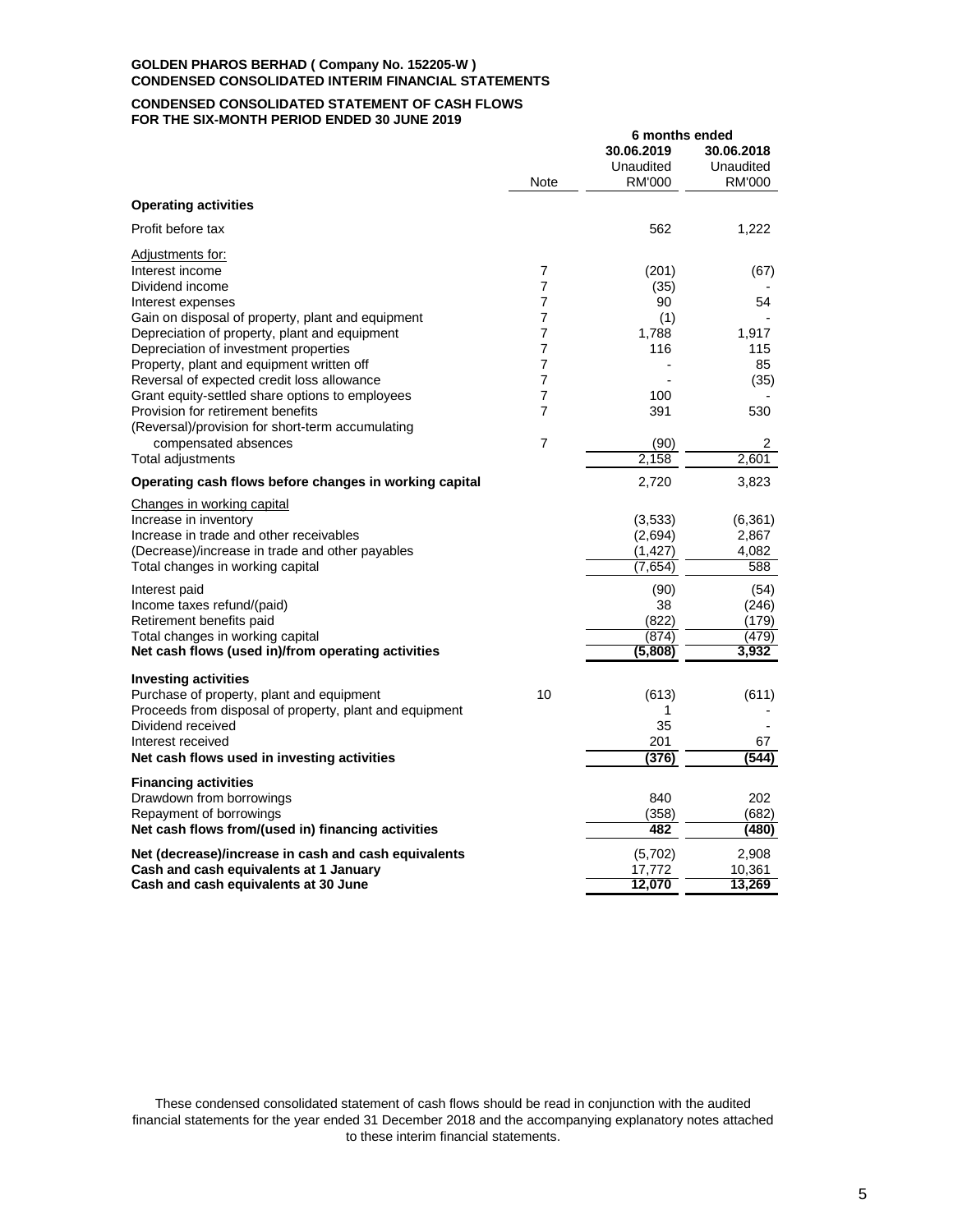#### **1. Corporate information**

Golden Pharos Berhad is a public limited liability company incorporated and domiciled in Malaysia, and is listed on Bursa Malaysia Securities Berhad.

### **2. Basis of preparation**

The condensed financial statements are unaudited and have been prepared in accordance with IAS 34, MFRS 134, *Interim Financial Reporting* and paragraph 9.22 of Bursa Malaysia Securities Berhad's Main Market Listing Requirements. They should also be read in conjunction with the financial statements of the Group for the year ended 31 December 2018 and the accompanying notes attached to the unaudited condensed consolidated financial statements.

### **3. Significant accounting policies**

The significant accounting policies adopted are consistent with those of the audited financial statements for the year ended 31 December 2018, except for the adoption of the following new and amended MFRSs and IC Interpretation which are applicable to its financial statements and are relevant to its operations:-

On 1 January 2019, the Group adopted the following new and amended MFRSs and IC Interpretation mandatory for annual periods beginning on or after 1 January 2019:

| <b>Description</b>                                                           | <b>Effective for</b><br>annual<br>periods<br>beginning on<br>or after |
|------------------------------------------------------------------------------|-----------------------------------------------------------------------|
| MFRS 9 Prepayment Features with Negative Compensation (Amendments to MFRS 9) | 1 January 2019                                                        |
| MFRS 16 Leases                                                               | 1 January 2019                                                        |
| MFRS 128 Long-term Interests in Associates and Joint Venture                 |                                                                       |
| (Amendments to MFRS 128)                                                     | 1 January 2019                                                        |
| Annual Improvements to MFRS 2015 - 2017 Cycle                                | 1 January 2019                                                        |
| - Amendments to MFRS 3 Business Combinations: Previously held                |                                                                       |
| interest in a joint operation                                                | 1 January 2019                                                        |
| - Amendments to MFRS 11 Joint Arrangements: Previously held                  |                                                                       |
| interest in a joint operation                                                | 1 January 2019                                                        |
| - Amendments to MFRS 112 <i>Income Taxes: Income tax consequences</i>        |                                                                       |
| of payments on financial instruments classified as equity                    | 1 January 2019                                                        |
| - Amendments to MFRS 123 Borrowing Costs: Borrowing costs                    |                                                                       |
| eligible for capitalisation                                                  | 1 January 2019                                                        |
| IC Interpretation 23 Uncertainty over Income Tax Treatments                  | 1 January 2019                                                        |

The initial application of the abovementioned standards and interpretations did not have any material impact to the financial statements of the Group except as discussed in below:

### **MFRS 16 Leases**

MFRS 16 will replaces MFRS 117 *Leases* , IC Interpretation 4 *Determining whether an Arrangement contains a Lease* , IC Interpretation 115 *Operating Lease-Incentives* and IC Interpretation 127 *Evaluating the Substance of Transactions Involving the Legal Form of a Lease* . MFRS 16 sets out the principles for the recognition, measurement, presentation and disclosure of leases and requires lessees to account for all leases under a single on-balance sheet model similar to the accounting for finance leases under MFRS 117.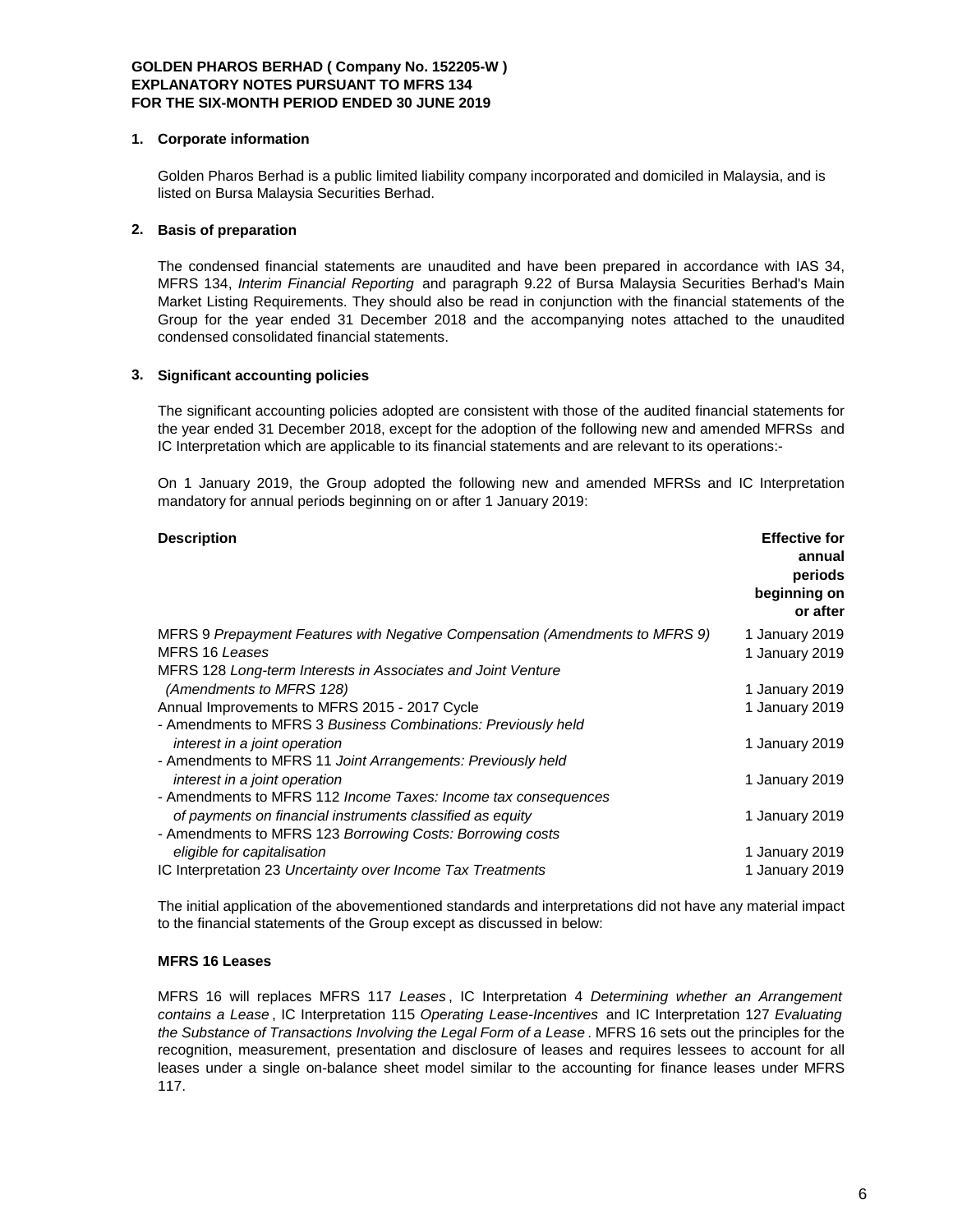#### **3. Significant accounting policies (continued)**

### **MFRS 16 Leases (continued)**

At the commencement date of a lease, a lessee will recognise a liability to make lease payments and an asset representing the right to use the underlying asset during the lease term. The right-of-use asset is initially measured at cost and subsequently measured at cost (subject to certain exceptions), less accumulated depreciation and impairment losses, adjusted for any remeasurement of the lease liability. The lease liability is initially measured at present value of the lease payments that are not paid at that date. Subsequently, the lease liability is adjusted for interest and lease payments, as well as the impact of lease modifications.

Classification of cash flows will also be affected as operating lease payments under MFRS 117 are presented as operating cash flows, whereas under MFRS 16, the lease payments will be split into a principal (which will be presented as financing cash flows) and an interest portion (which will be presented as operating cash flows).

Lessor accounting under MFRS 16 is substantially the same as the accounting under MFRS 117. Lessors will continue to classify all leases using the same classification principle as in MFRS 117 and distinguish between two types of leases: operating and finance leases. MFRS 16 also requires lessees and lessors to make more extensive disclosures than under MFRS 117.

MFRS 16 is effective for annual periods beginning on or after 1 January 2019.The application of this standard is not expected to have a significant impact on the Group's financial statements.

#### **4. Changes in estimates**

There were no significant changes in estimates that have had a material effect in the current interim results.

#### **5. Seasonality of operations**

During the quarter under review, the Group's principal business operations were not adversely affected by the seasonal and cyclical factors.

#### **6. Segment information**

The Group is organised into business units based on their products and services, and has three operating segments as follows:

- (i) Harvesting, sawmilling, kiln drying of timber and sales of logs and right to log.
- (ii) Manufacturing manufacturing and trading of glass, veneer and woodchips.
- (iii) Others including investment holding, rental of properties, none of which are of a sufficient size to be reported separately.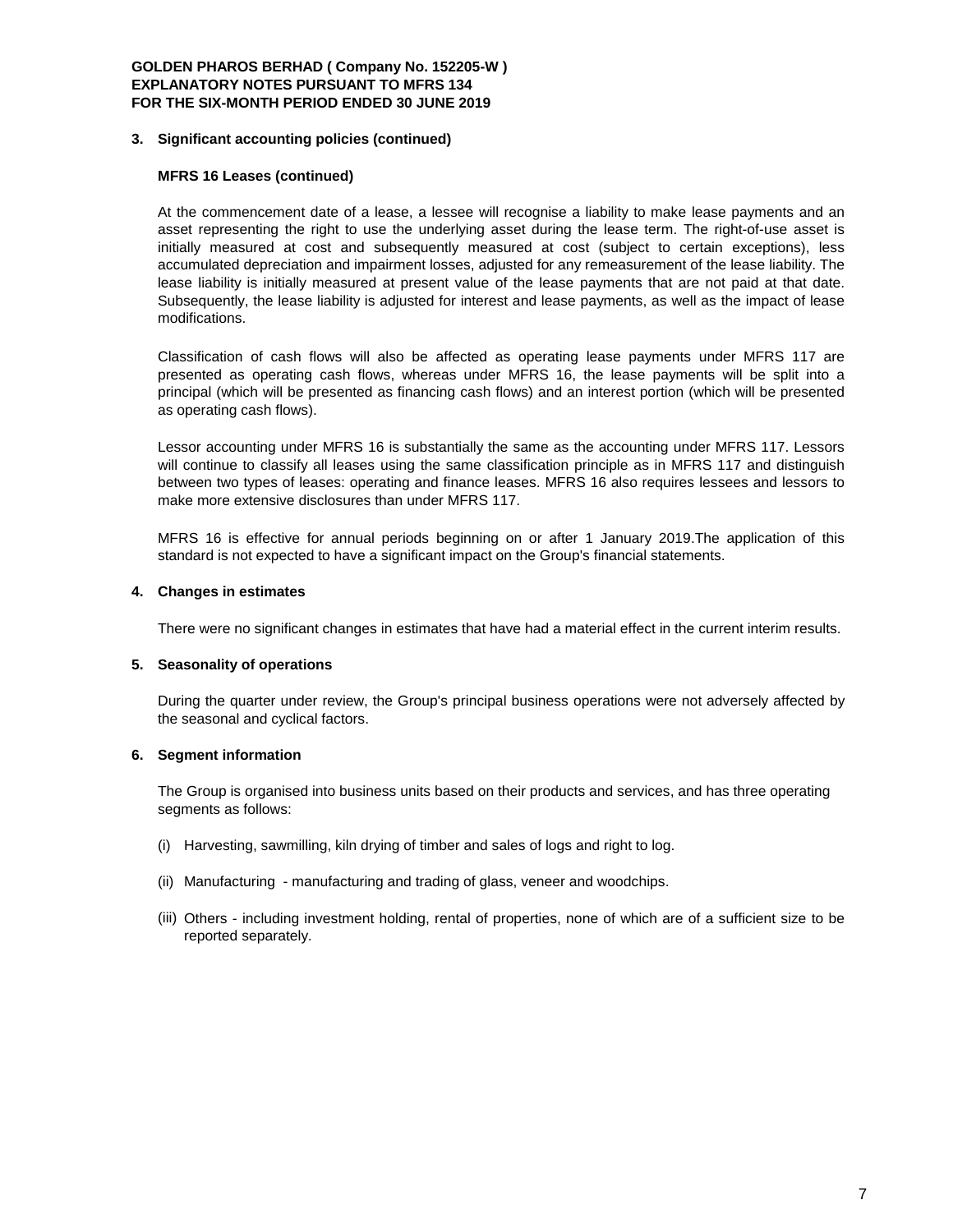# **6. Segment information (continued)**

|                                                                            | Harvesting,<br>sawmilling and |                                                                                                                                                                                                                                                                                                             |                             |                                                        |
|----------------------------------------------------------------------------|-------------------------------|-------------------------------------------------------------------------------------------------------------------------------------------------------------------------------------------------------------------------------------------------------------------------------------------------------------|-----------------------------|--------------------------------------------------------|
|                                                                            | kiln drying                   | <b>Manufacturing</b>                                                                                                                                                                                                                                                                                        |                             | <b>Others Consolidated</b>                             |
| Results for 3 months ended<br>30 June 2019                                 | <b>RM'000</b>                 | <b>RM'000</b>                                                                                                                                                                                                                                                                                               | <b>RM'000</b>               | <b>RM'000</b>                                          |
| Operating revenue                                                          | 10,425                        | 4,971                                                                                                                                                                                                                                                                                                       | 7                           | 15,403                                                 |
| Other operating income<br><b>Expenses</b>                                  | 220<br>(9,620)                | 34<br>(4, 851)                                                                                                                                                                                                                                                                                              | 1<br>(929)                  | 255<br>(15, 400)                                       |
| Profit/(loss) before taxation                                              | 1,025                         | 154                                                                                                                                                                                                                                                                                                         | (921)                       | 258                                                    |
| <b>Results for 3 months ended</b><br>30 June 2018                          |                               |                                                                                                                                                                                                                                                                                                             |                             |                                                        |
| Operating revenue                                                          | 11,872<br>8                   | 5,907                                                                                                                                                                                                                                                                                                       | 7                           | 17,786                                                 |
| Other operating income<br><b>Expenses</b><br>Profit/(loss) before taxation | (10,620)<br>1,260             | 37<br>(5, 581)<br>363                                                                                                                                                                                                                                                                                       | (1,497)<br>(1, 490)         | 45<br>(17,698)<br>133                                  |
|                                                                            |                               |                                                                                                                                                                                                                                                                                                             |                             |                                                        |
|                                                                            | Harvesting,<br>sawmilling and | $\mathbf{1}$ , $\mathbf{1}$ , $\mathbf{1}$ , $\mathbf{1}$ , $\mathbf{1}$ , $\mathbf{1}$ , $\mathbf{1}$ , $\mathbf{1}$ , $\mathbf{1}$ , $\mathbf{1}$ , $\mathbf{1}$ , $\mathbf{1}$ , $\mathbf{1}$ , $\mathbf{1}$ , $\mathbf{1}$ , $\mathbf{1}$ , $\mathbf{1}$ , $\mathbf{1}$ , $\mathbf{1}$ , $\mathbf{1}$ , | $\sim$ $\sim$ $\sim$ $\sim$ | $\mathbf{A}$ and a set of the final state $\mathbf{A}$ |

|                                                   | sawmilling and |                      |               |                     |
|---------------------------------------------------|----------------|----------------------|---------------|---------------------|
|                                                   | kiln drying    | <b>Manufacturing</b> | <b>Others</b> | <b>Consolidated</b> |
|                                                   | <b>RM'000</b>  | <b>RM'000</b>        | <b>RM'000</b> | <b>RM'000</b>       |
| <b>Results for 6 months ended</b>                 |                |                      |               |                     |
| 30 June 2019                                      |                |                      |               |                     |
| Operating revenue                                 | 20,095         | 10,947               | 13            | 31,055              |
| Other operating income                            | 227            | 98                   | 13            | 338                 |
| Expenses                                          | (18,520)       | (10, 573)            | (1,738)       | (30,831)            |
| Profit/(loss) before taxation                     | 1,802          | 472                  | (1, 712)      | 562                 |
| <b>Results for 6 months ended</b><br>30 June 2018 |                |                      |               |                     |
| Operating revenue                                 | 21,406         | 12,261               | 13            | 33,680              |
| Other operating income                            | 107            | 80                   | 93            | 280                 |
| Expenses                                          | (18,562)       | (11,538)             | (2,638)       | (32,738)            |
| Profit/(loss) before taxation                     | 2,951          | 803                  | (2,532)       | 1,222               |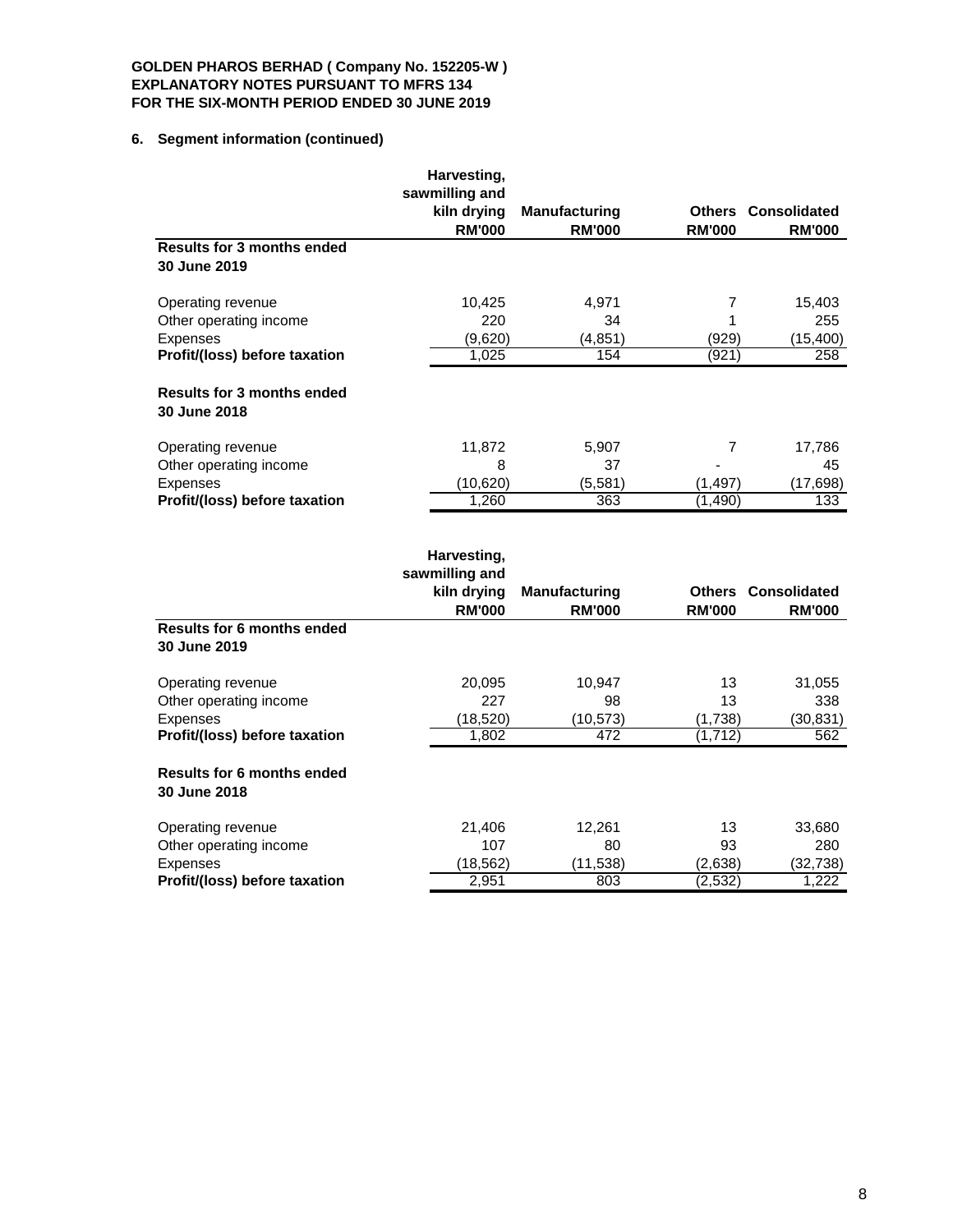### **7. Profit before taxation**

Included in the profit before taxation are the following items:

|                                           |                          | <b>Current quarter</b><br>3 months ended | <b>Cumulative quarter</b><br>6 months ended |            |
|-------------------------------------------|--------------------------|------------------------------------------|---------------------------------------------|------------|
|                                           | 30.06.2019<br>30.06.2018 |                                          | 30.06.2019                                  | 30.06.2018 |
|                                           | <b>RM'000</b>            | <b>RM'000</b>                            | RM'000                                      | RM'000     |
|                                           |                          |                                          |                                             |            |
| Interest income                           | (175)                    | (37)                                     | (201)                                       | (67)       |
| Dividend income                           | (35)                     |                                          | (35)                                        |            |
| Interest expenses                         | 52                       | 28                                       | 90                                          | 54         |
| Depreciation of property, plant and       |                          |                                          |                                             |            |
| equipment                                 | 982                      | 966                                      | 1,788                                       | 1,917      |
| Depreciation of investment properties     | 58                       | 57                                       | 116                                         | 115        |
| Gain on disposal of property, plant and   |                          |                                          |                                             |            |
| equipment                                 |                          |                                          | (1)                                         |            |
| Property, plant and equipment written off |                          |                                          |                                             | 85         |
| Reversal of expected credit               |                          |                                          |                                             |            |
| loss allowance                            |                          | (33)                                     |                                             | (35)       |
| Grant equity-settled share options to     |                          |                                          |                                             |            |
| employees                                 | 41                       |                                          | 100                                         |            |
| Provision/(reversal) for short-term       |                          |                                          |                                             |            |
| accumulating compensated absences         | 2                        | (4)                                      | (90)                                        | 2          |
| Provision for retirement benefits         | 188                      | 265                                      | 391                                         | 530        |

### **8. Income tax expense**

|                                   |            | <b>Current quarter</b><br>3 months ended | <b>Cumulative quarter</b><br>6 months ended |            |  |
|-----------------------------------|------------|------------------------------------------|---------------------------------------------|------------|--|
|                                   | 30.06.2019 | 30.06.2018                               | 30.06.2019                                  | 30.06.2018 |  |
|                                   | RM'000     | RM'000                                   | RM'000                                      | RM'000     |  |
| Current income tax                | 367        | 857                                      | 608                                         | 1,152      |  |
| Deferred income tax               | (183)      | (69)                                     | (173)                                       | (283)      |  |
| Over provision of deferred tax in | 184        | (2)                                      | 27                                          | (4)        |  |
| respect of previous years         |            | 786                                      | 462                                         | 865        |  |
| Effective tax rate                | 71.3%      | 591.0%                                   | $82.2\%$                                    | 70.8%      |  |

Income tax expense is recognised in each interim period based on the best estimate of the weighted average annual income tax rate expected for the full financial year. For the current financial period under review, the Group's effective tax rate was higher than statutory tax rate due to certain expenses which were not deductible for tax purposes and due to the fact that the taxation is arising out of profit making subsidiaries whereas the group profit before tax is minimal due to heavy losses incurred by certain subsidiaries and also due to elimination of inter-company transaction.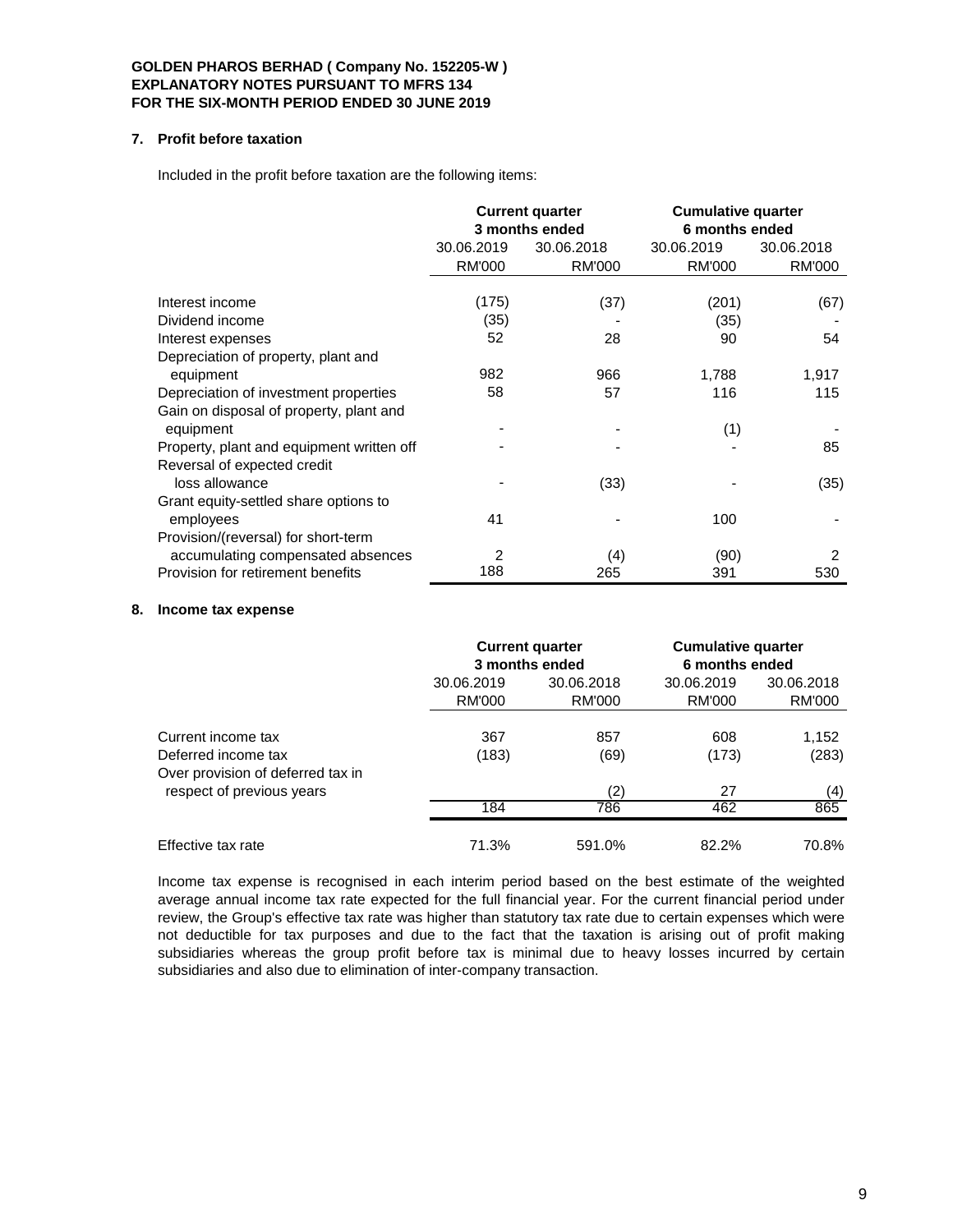### **9. Earnings/(loss) per share**

Basic earnings per share amounts are calculated by dividing profit for the period, net of tax, attributable to owners of the parent by the weighted average number of ordinary shares outstanding during the period.

|                                                                                                                        |          |            | <b>Current quarter</b><br>3 months ended | <b>Cumulative quarter</b><br>6 months ended |            |  |
|------------------------------------------------------------------------------------------------------------------------|----------|------------|------------------------------------------|---------------------------------------------|------------|--|
|                                                                                                                        |          | 30.06.2019 | 30.06.2018                               | 30.06.2019                                  | 30.06.2018 |  |
| Earnings/(loss) net of tax attributable to<br>owners of the parent used in the<br>computation of earnings<br>per share | (RM'000) | 74         | (652)                                    | 100                                         | 356        |  |
| Weighted average number<br>of ordinary shares in issue                                                                 | 000)     | 135,135    | 134,547                                  | 135,135                                     | 134,547    |  |
| Basic earnings/(loss) per share                                                                                        | (sen)    | 0.05       | (0.48)                                   | 0.07                                        | 0.26       |  |

### **10. Property, plant and equipment**

During the six-month period ended 30 June 2019, the Group has acquired property, plant and equipment at a cost of RM613,000 (30 June 2018: RM611,000). As at 30 June 2019, the total depreciation charged for the property, plant and equipment was RM1,788,000 (30 June 2018: RM1,917,000). There were no property, plant and equipment were written off by the Group during the six-month period ended 30 June 2019 (30 June 2018: RM85,000). This has been included in other operating expenses in the statement of profit and loss and other comprehensive income.

The Group has also disposed of assets with a carrying amount of RMNil during the six-month period ended 30 June 2019 (30 June 2018:RMNil), resulting in a gain on disposal of RM1,000 (30 June 2018: RMNil), recognised and included in other income in the statement of profit or loss and other comprehensive income.

### **11. Goodwill**

|                                                                                   | Goodwill<br><b>RM'000</b> |
|-----------------------------------------------------------------------------------|---------------------------|
| Cost:                                                                             |                           |
| At 1 January 2018/31 December 2018/30 June 2019                                   | 613                       |
| <b>Accumulated impairment:</b><br>At 1 January 2018/31 December 2018/30 June 2019 | (613)                     |
| Net carrying amount:<br>At 1 January 2018/31 December 2018/30 June 2019           |                           |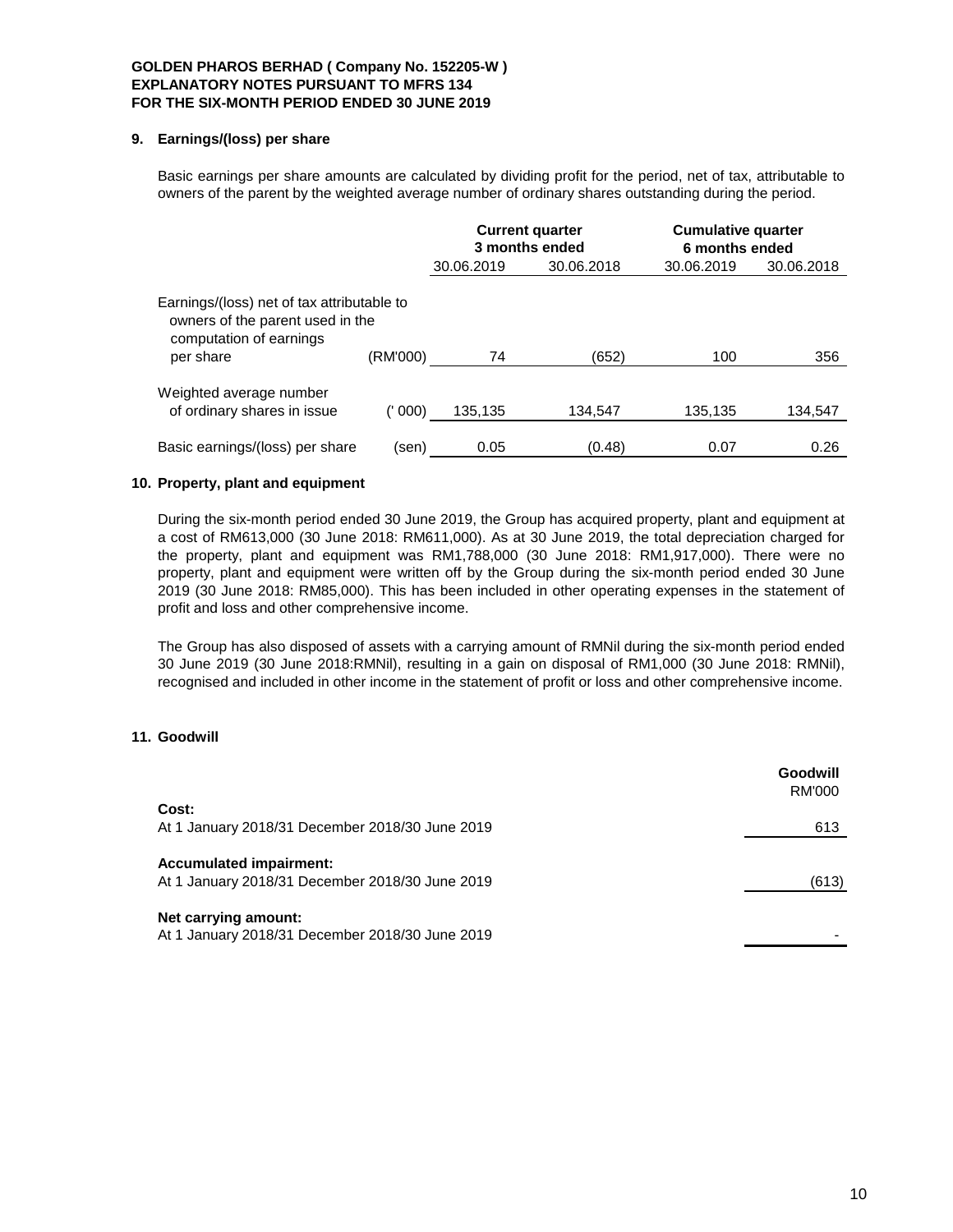#### **12. Fair value hierarchy**

The Group uses the following hierarchy for determining the fair value of all financial instruments carried at fair value:

- Level 1 Quoted (unadjusted) market prices in active markets for identical assets or liabilities
- Level 2 Valuation techniques for which the lowest level input that is significant to the fair value measurement is directly or indirectly observable
- Level 3 Valuation techniques for which the lowest level input that is significant to the fair value measurement is unobservable

As at the reporting date, the Group held the following financial assets that are measured at fair value:

|                                                                   | Total  | Level 1 | Level 2       | Level 3 |
|-------------------------------------------------------------------|--------|---------|---------------|---------|
|                                                                   | RM'000 | RM'000  | <b>RM'000</b> | RM'000  |
| 30 June 2019                                                      |        |         |               |         |
| Fair value through other comprehensive<br>income financial assets |        |         |               |         |
| Equity shares                                                     | 1.289  | 1.289   |               |         |
| 31 December 2018                                                  |        |         |               |         |
| Fair value through other comprehensive<br>income financial assets |        |         |               |         |
| Equity shares                                                     | 1.364  | 1.364   |               |         |

No transfer between any levels of the fair value hierarchy took place during the current interim period and the comparative period. There were also no changes in the purpose of any financial assets that subsequently resulted in a different classification of that assets.

The Group does not hold credit enhancements or collateral to mitigate credit risk. The carrying amount of financial assets therefore represents the potential credit risk.

### **13. Cash and bank balances**

Cash and bank balances comprised the following amounts:

|                                        | 30.06.2019<br>RM'000 | 31.12.2018<br><b>RM'000</b> |
|----------------------------------------|----------------------|-----------------------------|
| Cash at banks and in hand              | 5,773                | 8,701                       |
| Deposits in licensed banks             | 9,117                | 10,111                      |
|                                        | 14.890               | 18,812                      |
| Less:                                  |                      |                             |
| Bank overdraft                         | (1,780)              |                             |
| Deposits in licensed banks             | (1,040)              | (1,040)                     |
| <b>Total cash and cash equivalents</b> | 12.070               | 17.772                      |

#### **14. Share capital**

There were no issuances, cancellation, repurchases, resale and repayments of debts and equity securities for the financial period ended 30 June 2019.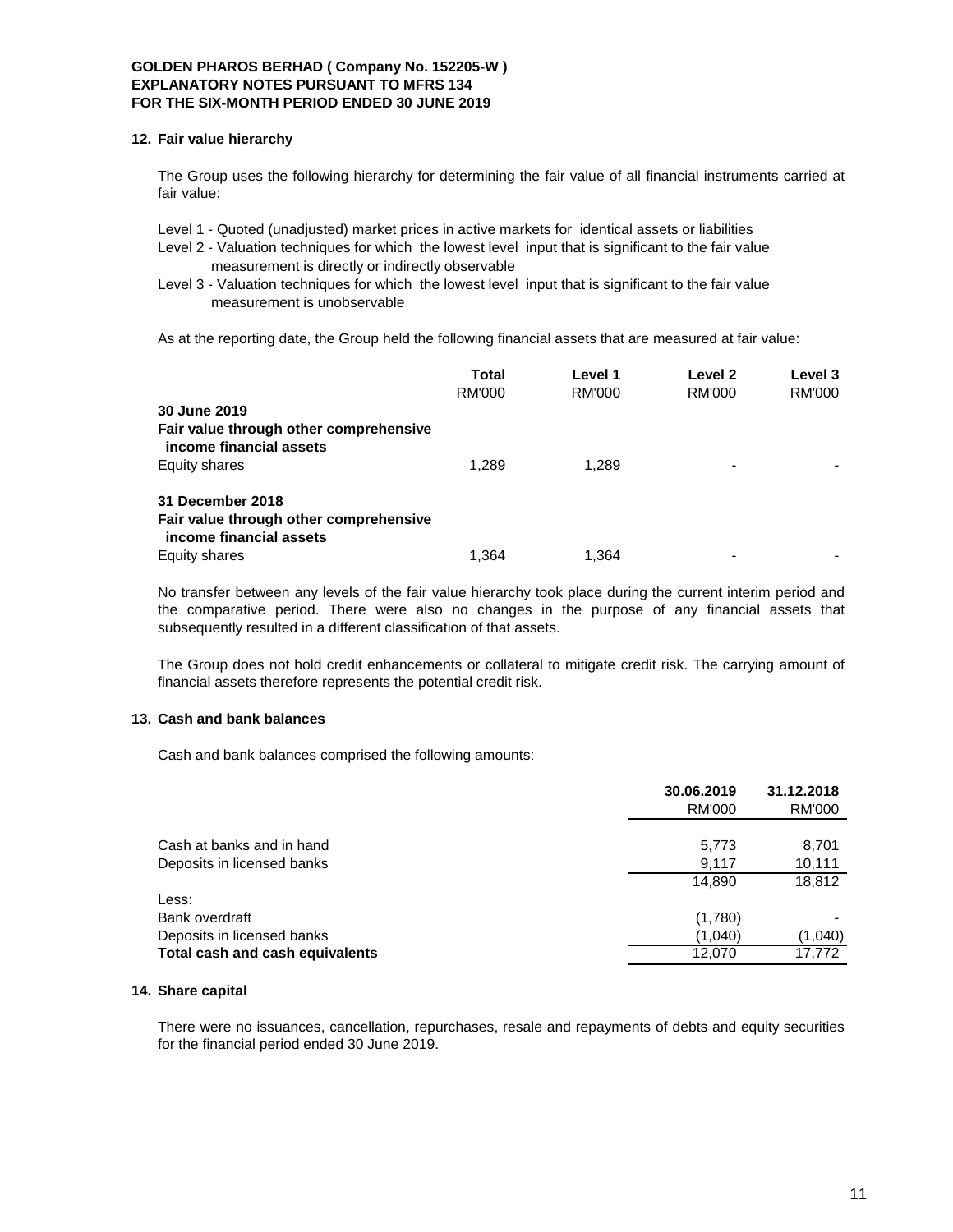#### **15. Borrowings**

|                  | 30.06.2019<br>RM'000 | 31.12.2018<br>RM'000 |
|------------------|----------------------|----------------------|
| <b>Current</b>   |                      |                      |
| Secured          | 2,223                | 496                  |
| Non-current      |                      |                      |
| Secured          | 2,068                | 1,271                |
|                  |                      |                      |
| Total borrowings | 4,291                | 1,767                |

### **16. Dividend proposed or declared**

A single tier first and final dividend of 1.27 sen per ordinay share in respect of the financial year ended 31 December 2018 has been approved by the Shareholders at the 32nd Annual General Meeting and shall be paid on 19 July 2019 to depositors registered in the records of Depositors on 5 July 2019 at 4.00 p.m. This report does not reflect this dividend. Such dividend will be accounted for in equity as appropriation of retained earnings in the quarter ending 30 September 2019.

### **17. Commitments**

|                                  | 30.06.2019<br>RM'000 | 31.12.2018<br>RM'000 |
|----------------------------------|----------------------|----------------------|
| Capital expenditure              |                      |                      |
| Approved and contracted for:     |                      |                      |
| Plant and machinery              | 708                  | 4.700                |
| Motor vehicles                   |                      |                      |
| Approved but not contracted for: |                      |                      |
| Plant and machinery              | 342                  | 1,050                |
| Motor vehicles                   | 200                  | 200                  |
|                                  | 1,250                | 5,950                |

### **18. Related party transactions**

The following table provides information on the transactions which have been entered into with related parties during the six-month periods ended 30 June 2019 and 31 December 2018 as well as the balances with the related parties as at 30 June 2019 and 31 December 2018:

|                                                          | <b>Secretarial</b><br>fee<br>RM'000 | <b>Expenses</b><br>paid by<br>parties<br>RM'000 | <b>Amounts</b><br>owed to<br>parties<br>RM'000 |
|----------------------------------------------------------|-------------------------------------|-------------------------------------------------|------------------------------------------------|
| Entities with significant influence over the Group:      |                                     |                                                 |                                                |
| Holding company                                          |                                     |                                                 |                                                |
| Terengganu Incorporated Sdn. Bhd. ("TISB")<br>30.06.2019 |                                     | $\overline{\phantom{a}}$                        | 15.274                                         |
| 31.12.2018                                               | 5                                   |                                                 | 15,274                                         |
| A corporate shareholder                                  |                                     |                                                 |                                                |
| Lembaga Tabung Amanah Warisan<br>30.06.2019              | $\blacksquare$                      | $\blacksquare$                                  | 640                                            |
| Negeri Terengganu ("LTAWNT")<br>31.12.2018               | $\,$                                |                                                 | 640                                            |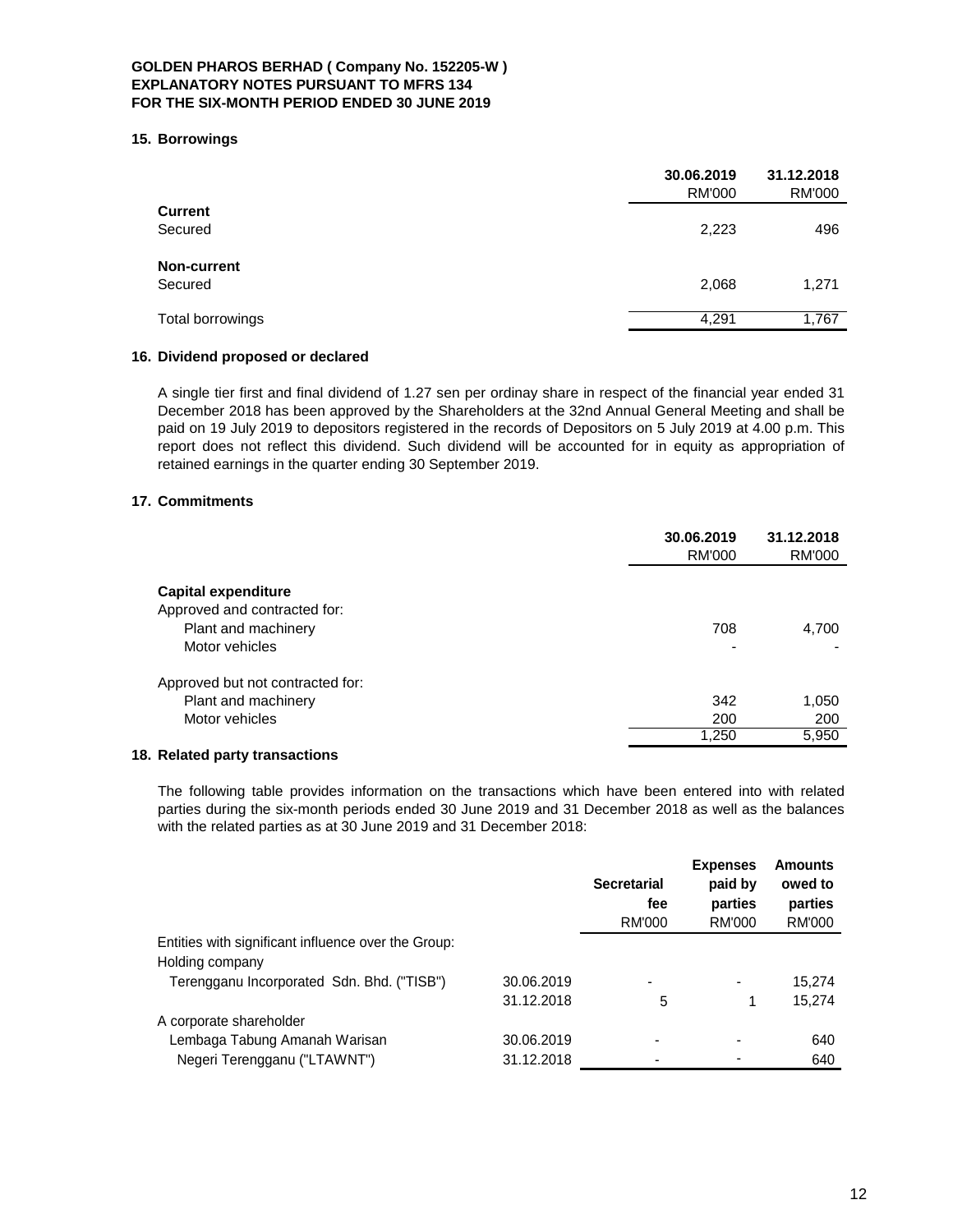#### **19. Performance review**

### **(a) Current Quarter vs Corresponding Quarter of Previous Period (2Q2019 vs 2Q2018)**

The Group registered a revenue of RM15.40 million for the current quarter ended 30 June 2019 (2Q2019), declined by 13% from RM17.78 million reported in the previous year's corresponding quarter (2Q2018). In contrast, the Group profit before taxation (PBT) improved by 94% to RM0.26 million in 2Q2019 as compared with a PBT of RM0.13 million in 2Q2018.

With the reported profit in 2Q2019, the Group continues its profit momentum with eight consecutive profitable quarters since third quarter 2017.

#### **Harvesting, sawmilling and kiln drying segment**

During the quarter under review, the harvesting, sawmilling and kiln drying segment reported a PBT of RM1.03 million, 19% lower than a PBT of RM1.26 million in the previous year's corresponding quarter. The result was in line with the reduction in segment's revenue by 12% to RM10.45 million in 2Q2019 as compared with RM11.87 million reported in 2Q2018.

The delay in commencement of logs extraction activities by the appointed contractors has resulted in lower logs supply to the mills in the current quarter. For record, a total of 8,027 hoppus tonne logs were extracted during the 2Q2019 as compared with 12,311 hoppus tonne logs extracted during the same period in the previous year.

#### **Manufacturing segment**

The manufacturing segment which is the manufacturing activities of glass, veneer and woodchip of the Group, reported an adverse performance as the PBT in 2Q2019 decreased to RM0.15 million from RM0.36 million in 2Q2018. The reduction in profit was in line with the drop in the segment's revenue of 16% during the quarter under review, primarily related to the lukewarm construction projects which affected the glass order book.

### **Other segment**

Other segment which refers to the investment holding and rental of properties activity of the Group, has recorded marginal revenue from its rental. There was a decrease in loss, primarily contributed by the savings in segment's by 38%.

### **(b) Current Period-to-date vs Previous Period-to-date (FY2019 vs FY2018)**

For the six-month period ended 30 June 2019 (6M2019), the Group registered a profit before taxation of RM0.56 million as compared to profit before taxation of RM1.22 million reported in the same period last year (6M2018). The Group's revenue has decreased by 8% from RM33.68 million reported in 6M2018 to RM31.06 million in the current period.

### **Harvesting, sawmilling and kiln drying segment**

The Group's result was primarily driven by the favorable performance of Group's harvesting and sawmilling segment. In 6M2019, the segment posted a profit before taxation of RM1.80 million, despite a reduction in PBT by 39% against 6M2018.

Whilst, the segment's revenue has dropped to RM20.10 million in the current period from RM21.41 million reported in previous year's corresponding period. The adverse performance in segment's revenue and profit as compared against previous periods were mainly due to the reduced quantity of sawn timber sold by 35% as a result of lower logs extraction during the period.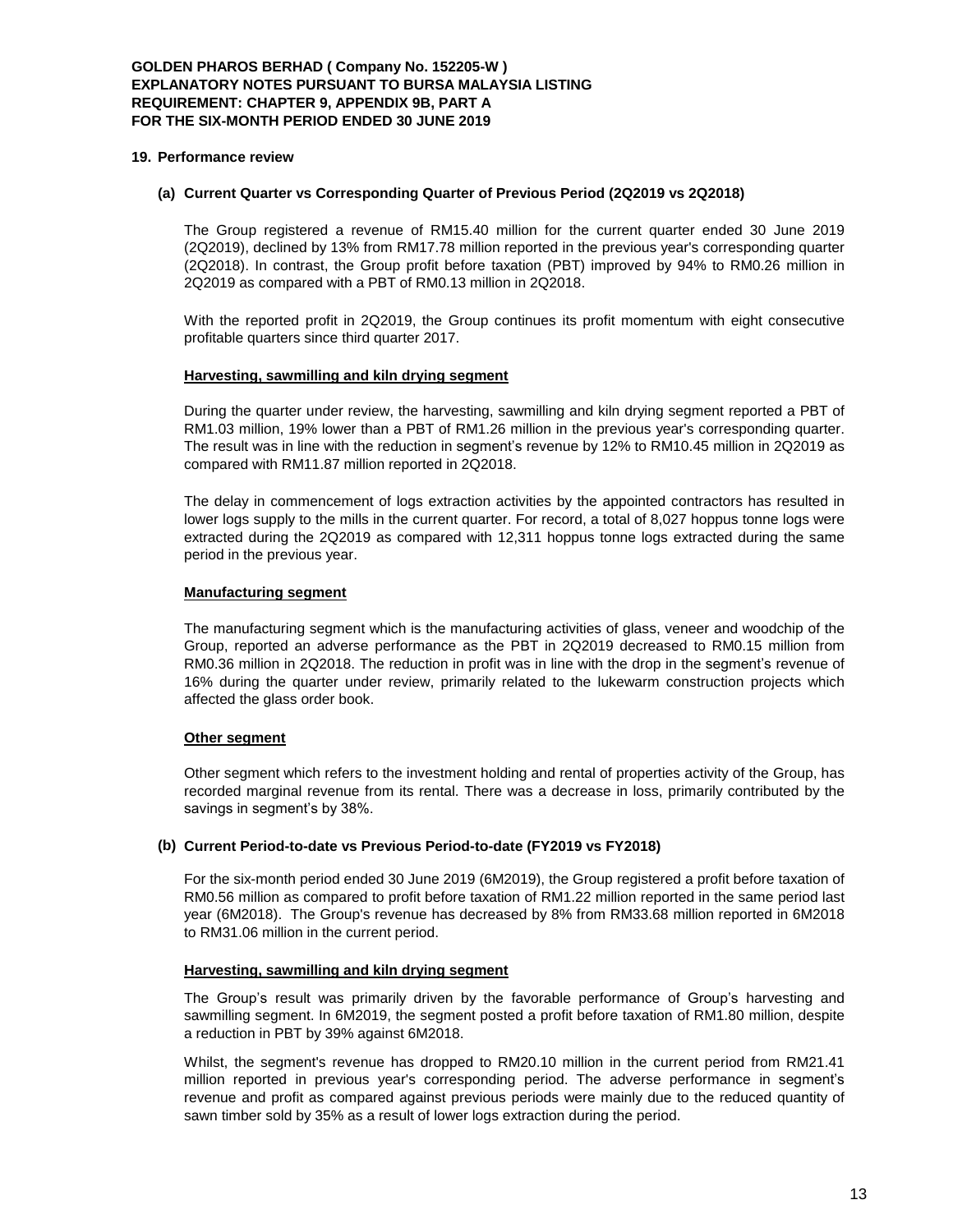### **GOLDEN PHAROS BERHAD ( Company No. 152205-W ) EXPLANATORY NOTES PURSUANT TO BURSA MALAYSIA LISTING REQUIREMENT: CHAPTER 9, APPENDIX 9B, PART A FOR THE SIX-MONTH PERIOD ENDED 30 JUNE 2019**

#### **19. Performance review**

#### **(b) Current Period-to-date vs Previous Period-to-date (FY2019 vs FY2018)**

#### **Manufacturing segment**

The manufacturing segment of the Group reported a reduction in revenue by 11% in 6M2019 as compared to 6M2018. In line with revenue reduction, the segment's PBT decreased significantly to RM0.47 million in 6M2018 from RM0.80 million PBT reported in 6M2018.

The glass operation was still affected by the non-recoverability of construction sectors since early 2018, led to the postponements of the glass order. Meanwhile, the veneer operation has just started in 3Q2018 and the revenue generated was minimal due to low running capacity.

#### **Other segment**

Other segment has recorded a slight decrease in loss before taxation of RM1.71 million in 6M2019 as compared to the loss before taxation of RM2.53 million in 6M2018. The improved result in the period under review was contributed by the savings in the segment's operating expenses

#### **20. Material change in performance of operating segments of current quarter compared with immediate preceding quarter**

|                        | <b>Current</b><br>quarter | <b>Immediate</b><br>preceding<br>quarter |
|------------------------|---------------------------|------------------------------------------|
|                        | 30.06.2019                | 31.03.2019                               |
|                        | <b>RM'000</b>             | RM'000                                   |
| Revenue                | 15,403                    | 15,652                                   |
| Profit before taxation | 258                       | 304                                      |

The Group's revenue for the quarter under review was RM15.40 million, slightly decreased from RM15.65 million revenue reported in the First Quarter 2019 ("1Q2019"). Accordingly, the Group's profit before taxation declined by 15% to RM0.26 million in the quarter under review. The slight decline in the Group's performance was primarily contributed by the adverse performance of manufacturing segment of the Group.

The harvesting, sawmilling and kiln drying segment's performance has improved in the current quarter as internal logs extraction increased due to better weather condition in 2Q2019 as compared against previous quarter. As a result, the segments' revenue has increased by 8% to RM10.43 million in 2Q2019 from RM9.67 million in the immediate preceding quarter. Accordingly, the segment reported higher profit before taxation of RM1.03 million during the current quarter as compared with RM0.78 million in 1Q2019.

In contrast, the manufacturing segment reported a slight decrease in profit before taxation from RM0.32 million in 1Q2019 to RM0.15 million in the current quarter. The segment's revenue declined by 17% from RM5.98 million in the 1Q2019 to RM4.97 million in the 2Q2019.

As reported earlier, the slowdown in glass demand from construction projects has impacted the segment's performance in the quarter under review

Other segment reported an increase in loss before taxation by 16% from RM0.79 million reported in the immediate preceding quarter. The adverse performance in the quarter under review was contributed by the increase in certain administrative expenses.